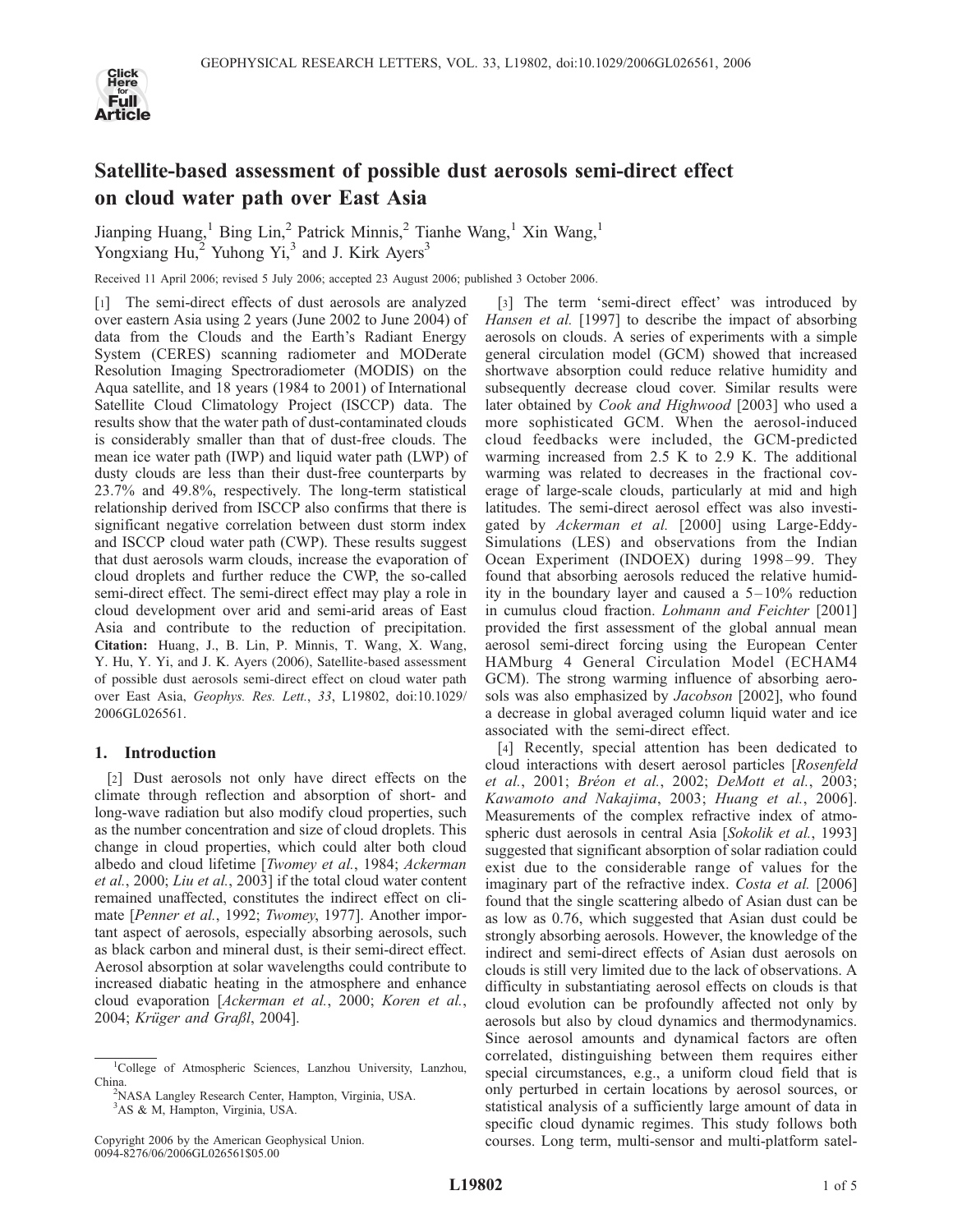

Figure 1. Histogram comparison of the cloud water path over the dust-free cloud region (CLD, black bar), and overcast clouds over the dust region (COD, gray bar) for (a) IWP and (b) LWP. The histogram intervals are 50 g/m<sup>2</sup> for Figure 1a and 25  $g/m^2$  for Figure 1b.

lite data are analyzed to evaluate the semi-direct effect of Asian dust aerosols on cloud properties.

#### 2. Data

[5] Two years (June 2002 to June 2004) of CERES Aqua Edition 1B SSF (Single Scanner Footprint) data are used here. CERES SSF data sets combine CERES radiation measurements, MODIS cloud microphysical retrievals, and ancillary meteorology fields to form a comprehensive, high-quality compilation of satellite-derived cloud, aerosol, and radiation budget information for radiation and climate studies. There are about 140 parameters in the SSF data set. The current analysis uses three of the SSF parameters, IWP, LWP, and cloud top effective temperature  $(T_e)$ , which were derived with the Visible-Infrared-Solar-infrared-Split-window Technique (VISST) [Minnis et al., 2004]. VISST has typically relied on the assumption that all clouds are homogenous in a single layer. The cloud properties derived from the entire reflected visible radiance represents the combined effects of all cloud layers. When the entire reflected radiance is interpreted with an ice cloud model, the optical depth of the ice cloud can be severely overestimated because the underlying water cloud can significantly increase the reflectance [Huang et al., 2005]. However, in this study we are only interested in the dust effect on the total cloud water path (i.e., the ice water path + liquid water path of the entire atmospheric column). The retrieval of total water path is accurate enough for this analysis.

[6] The monthly mean cloud amounts from the ISCCP D2 dataset from 1984-2002 [Rossow and Schiffer, 1991] are also analyzed here. Like VISST, the ISCCP only detects clouds with optical depths greater than about 0.3. The errors for liquid water should be within  $\sim$ 20% while those for ice increased to  $\sim$  50% [Han et al., 2000; Lin and Rossow,

1996]. ISCCP data may not be the best means for detecting the effect of dust on clouds but it is the longest available data record. To combine the effect of the cloud optical depth  $(\tau)$  and cloud amount (cloud fraction), the composite cloud albedos (CCA) [Matsui et al., 2006] are estimated using the formula:

$$
CCA = \sum_{i} CF^{i} * \alpha_{cloud}^{i}, \qquad (1)
$$

where  $CF<sup>i</sup>$  is the cloud amount for specific cloud type i, such as cirrus cloud in a  $2.5^{\circ} \times 2.5^{\circ}$  box from ISCCP D2 dataset, and  $\alpha_{cloud}^{i}$  is the cloud albedo, expressed as  $\alpha_{cloud}^{i}$  =  $\tau^{i}$ /( $\tau^{i}$  + 6.7) obtained from a two-stream radiative transfer model [Hobbs, 1993].

#### 3. Analysis and Results

[7] To detect cloud modifications induced by dust aerosols, the dusty cloud properties from CERES are compared with those from dust-free cases. The discrimination of dust storms and dust-free weather conditions is based on surface station observations over Northwest China  $(30^{\circ}N - 50^{\circ}N)$ and  $80^{\circ}E-110^{\circ}E$ ). If the surface station observed a dust storm in the region, the clouds in this region are defined as dusty clouds (hereafter, COD). The clouds in the same weather system, without dust storms reported at the cloud site, are classified as dust-free cloud (hereafter, CLD). However, this definition may not be adequate for a dust region that is far away from its source since it is difficult to separate COD from CLD regions in remote areas. A total of 33 dust storm cases for January to May during the 2-year CERES period were selected based on the surface observations. During those months, the environment was generally cold with low-level ( $\leq$ 2 km) clouds as cold as  $\sim$ 260 K. The averaged surface skin temperature of the CLD regions for the 33 selected cases was  $6.1^{\circ}$ C less than that for the COD region since the dust storms were generally at the edges of cold fronts where surfaces are warmer than those behind the fronts.

[8] Figure 1 shows the IWP and LWP histograms derived from the CLD (black bar) and the COD (gray bar) datasets. On average, the COD mean IWP and LWP are less than the corresponding CLD values by 23.7 and 49.8%, respectively. Another difference between these two categories is that 55% of the COD pixels have LWP  $\leq 50$  g/m<sup>2</sup> (Figure 1b), while only 22% of the CLD pixels meet this condition. For LWP > 50  $\text{g/m}^2$  (Figure 1b), the COD frequencies are less than their CLD counterparts in most LWP bins. Since the CLD and COD regions were in the same cold frontal systems, and the CLD regions were colder than COD regions, and located in drier places (even within deserts), the moisture supply for cloud formation in CLD regions could not be larger than that in COD regions. Except that the COD occur at leading edge of fronts and therefore might have different characteristics than behind the front. The clouds formed in the CLD region should be thinner and with less water amount than that in the COD region. However, the observations here are significantly different from the classical meteorology picture. Thus, the large decrease in the IWP and LWP values of COD clouds cannot be explained by insufficient water vapor in the atmosphere or by moisture transports during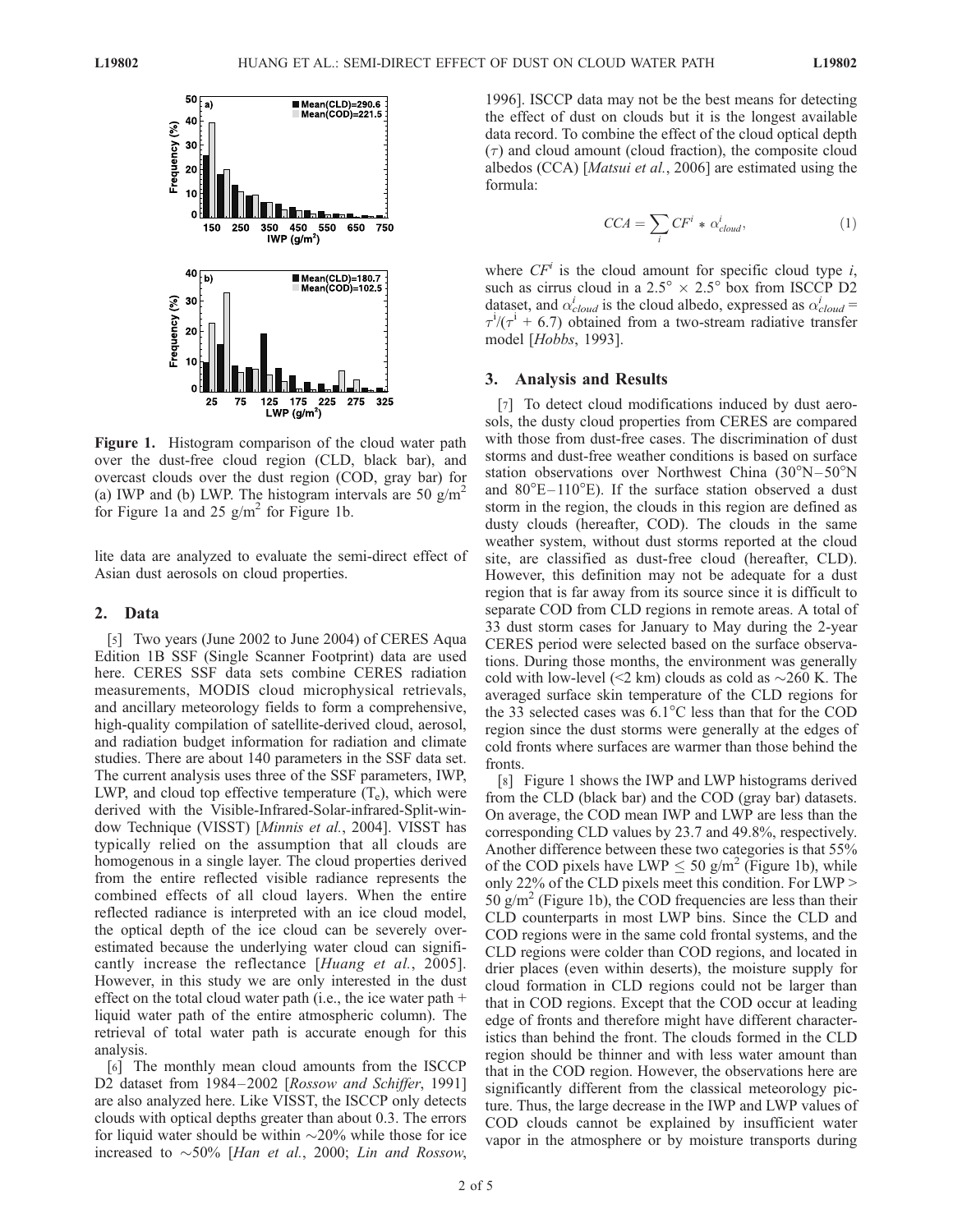

Figure 2. Comparison of the cloud water path over the CLD region with the COD region as a function of effective cloud top temperature Te for (a) IWP and (b) LWP.

the cloud formation. This difference suggests that evaporation in the bottom of the cloud caused by dust aerosol heating, due to the aerosol absorption of solar radiation, plays a critical role in the cloud development.

[9] To compare cloud properties at similar meteorological conditions the CWP in the CLD and COD categories were plotted as a functions of  $T_e$  (Figure 2). Both the COD IWP (Figure 2a) and LWP (Figure 2b) are less than the corresponding values for dust-free clouds over the full range of observed cloud top temperatures (225 K  $\leq$  Te  $\leq$  260 K). In Figure 2a, the variation of IWP shows that the IWP decreases with increasing  $T_e$ . The significant IWP difference between the CLD and COD clouds occurs throughout the full range of the ice cloud temperatures. For example, the CLD IWP is around 250 g/m<sup>2</sup> when Te = 245 K, while the COD value is about  $200 \text{ g/m}^2$ . For water clouds, the large difference between dust-free and dusty CWP can be found in middle layer clouds (Te  $\sim$  250 K). The LWP values in the COD category increase with  $T_e$  while the variations of CLD LWP are generally similar to those for CLD IWP and only decrease with increasing Te. This indicates that the effects of dust aerosols are more significant on LWP in middle layer clouds, where upper layer aerosol heating due to the absorption of solar radiation may be strong and directly affect the cloud evaporation. Figures 1 and 2 suggest that the dusty CWPs are considerably smaller than those of dust-free clouds, which may be due to cloud evaporation caused by dust aerosol absorption or wet precipitation of dust.

[10] To study the long-term statistical relationship between dust storm and cloud properties, the dust storms index for the Taklamakan desert  $(38^{\circ}N-48^{\circ}N, 78^{\circ}E-88^{\circ}E)$ is studied and compared to ISCCP cloud properties. For each given month at each surface site, the index is defined as the number of days when dust storms occur during the month. The Taklamakan dust storm index (TDI) used here is the averaged index for 4 surface stations around Taklamakan. Because the Taklamakan is the major source of dust storms, the TDI can explain more than 60% of the dust storm activity



Figure 3. Distribution of correlation coefficients between monthly anomalies of Taklamakan dust storm index (TDI) and ISCCP composite cloud albedo (CCA) for total cloud.

over East Asia. The index increases with increased frequency and strength of the dust storms. Because both dust aerosol and cloud datasets contain large seasonal cycles, we have removed the climatological monthly means and considered only the monthly anomalies in this analysis.

[11] For the 18 years of ISCCP and surface data, this analysis reveals that the composite cloud albedos (CCA) from ISCCP have statistically significant (correlation coefficient, r, less than  $-0.26$  for 95% significance and  $-0.33$ for 99% significance) negative correlations with TDI in a large part of the studied area for total clouds (Figure 3). The areas with significant negative correlation are basically in the north or northeast Asia where the atmosphere is generally dry and cold and rainfall is infrequent. In these areas, dust aerosol storms can have long lifecycles and significant interactions with cloud systems. In contrast, over wet and humid regions such as Southeast China, especially over the Yangtze River basin, the ISCCP clouds and dust aerosols are generally uncorrelated. An explanation for this phenomenon is that the dust was either not transported to these regions or washed out quickly by local precipitation. The statistical analysis of TDI with TWP shows similar results to those with CCA suggesting that the dust aerosols may statistically reduce the cloud albedo due to changes in CWP (Figure 4). These statistics may be explained by two potential causes. The first is that the mixture of dry air



Figure 4. Same as Figure 3 but for the total water path of total cloud.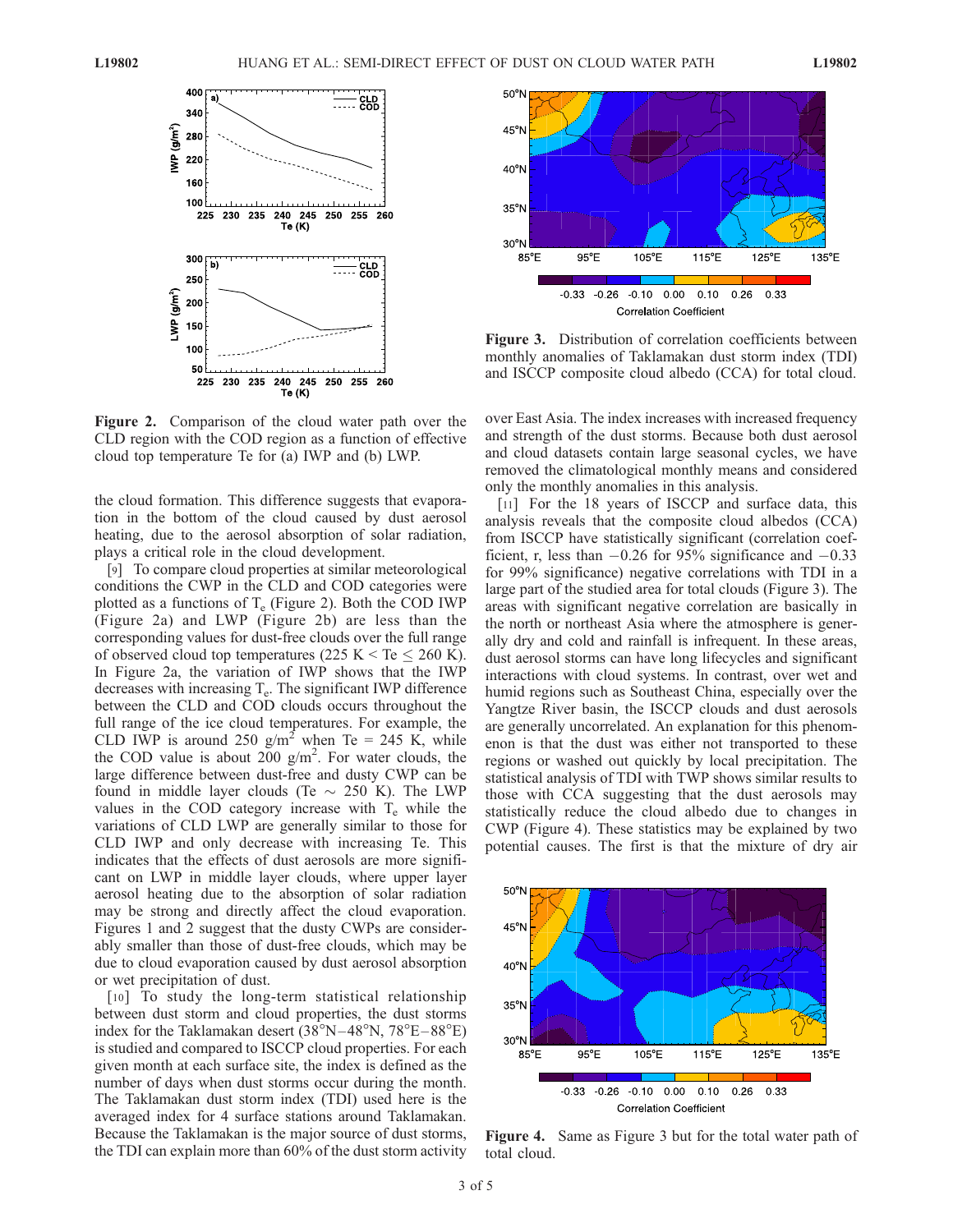masses associated with dust storms in moist cloudy air masses could reduce the relative humidity of the atmosphere and lower the condensed water amount. In this case, the dry dust aerosols could also absorb moisture from cloudy layers, and become heavy particles that produce wet dust precipitation [Huang et al., 2006]. The second could be that dust aerosols absorb incoming solar radiation, which heats the cloud layer and increase evaporation, as previously discussed. The observed results may be due to a combination of the two causes. It can also be seen that positive correlations between CCA and TDI exist in portions of Northeast Asia. Although the correlations seen in Figures 3 and 4 can be explained by the two causes mentioned previously, we cannot eliminate the possibility that some meteorological factors are simultaneously forcing both dust aerosol and cloud changes. In a given month, windy/stormy conditions at Taklamakan are generally associated with more frequent cold front systems over China that move along the path from northwest to southeast China. These fronts can cause a significant number of dust storms in the arid and semiarid areas of northern China and produce more clouds in the wet regions of south China. This is the reason for the huge negative correlation stripe in northern China starting from the dust source region all the way to the east end of the analyzed domain. For the branch of southward dust movement, additional clouds could be generated in southeast China due to humid environments, especially for areas near ocean. The region of positive correlation (upperleft corner) contains areas typically behind dust storm cold frontal systems, where additional clouds would be produced by more frequent and/or stronger cold fronts. While the negative areas in the western and southern corner of the analyzed domain are typically mountainous regions that have different dynamics from the Taklamakan.

### 4. Conclusions and Discussions

[12] Aerosols are generally believed to exert a cooling influence on climate directly by scattering solar radiation and through their indirect effects on clouds. However, the semi-direct effect has the potential to offset this cooling by reducing low cloud cover and water path. Although the potential importance of the semi-direct effect has been addressed by model simulations, there are few reports discussing the semi-direct effect as seen from observational data. This study shows some evidence of the semi-direct effect of Asian dust aerosols on cloud properties. Analysis of the satellite observations indicates that, on average, the water path of dusty clouds is considerably smaller than that from dust-free clouds in the same frontal systems. The key issue may be related to the dust aerosol warming effect through the absorption of solar radiation. This effect may be less important for Saharan dust and unique to Asian dust because of differences in their compositions. The absorption or diabatic heating of Asian dusts can cause the evaporation of cloud droplets and reduce the CWP. The observed reduction in cloud water amount is consistent with our previous case study [Huang et al., 2006]. Due to the large spatial and temporal extent of desert dust in the atmosphere, the interactions of desert dust with clouds can have substantial climatic impacts. The decrease of cloud optical depth and water path partially reduces the cloud-cooling

effect. A previous study indicates that the desert dust might contribute significantly to the observed reductions in cloud droplet size and precipitation over Africa [Rosenfeld et al., 2001]. However, this study shows that the semidirect effect may be the dominating factor of dust aerosolcloud interaction over arid and semi-arid areas in East Asia, and contribute to the reduction of precipitation via a significantly different mechanism as compared to that in Africa. Dust storms may have contributed to the desertification of the Northwest China during recent decades. The results presented here represent only a first step in better understanding the effect of Asian dust on climate. Further research should be focused on measurements of physical processes of aerosol-cloud interactions.

[13] **Acknowledgments.** This research is supported by National Basic Research Program of China (2006CB400501) and NASA Science Mission through the CERES Project. The CERES SSF and ISCCP data were obtained from the NASA Earth Observing System Data and Information System, Distributed Active Archive Center (DAAC) at the Langley Research Center.

#### References

- Ackerman, A. S., et al. (2000), Reduction of tropical cloudiness by soot, Science, 288, 1042-1047.
- Bréon, F.-M., et al. (2002), Aerosol effect on cloud droplet size monitored from satellite, Science, 295, 834-838.
- Cook, J., and E. J. Highwood (2003), Climate response to tropospheric absorbing aerosol in an intermediate general-circulation model,  $Q$ . J. R. Meteorol. Soc., 130(596), 175-191, doi:10.1256/qj.03.64.
- Costa, M. J., et al. (2006), Radiative forcing of Asian dust determined from the synergized GOME and GMS satellite data—A case study, J. Meteorol.. Soc. Jpn., 84, 85 – 95.
- DeMott, P. J., K. Sassen, M. R. Poellot, D. Baumgardner, D. C. Rogers, S. D. Brooks, A. J. Prenni, and S. M. Kreidenweis (2003), African dust aerosols as atmospheric ice nuclei, Geophys. Res. Lett., 30(14), 1732, doi:10.1029/2003GL017410.
- Han, Q., et al. (2000), Near-global survey of cloud column susceptibilities using ISCCP data, Geophys. Res. Lett., 27, 3221 – 3224.
- Hansen, J. E., et al. (1997), Radiative forcing and climate response, J. Geophys. Res., 102, 6831 – 6864.
- Hobbs, P. V. (1993), Aerosol-Cloud Interactions, 235 pp., Elsevier, New York.
- Huang, J., P. Minnis, B. Lin, Y. Yi, M. M. Khaiyer, R. F. Arduini, A. Fan, and G. G. Mace (2005), Advanced retrievals of multilayered cloud properties using multi-sensor and multi-spectral measurements, J. Geophys. Res., 110, D15S18, doi:10.1029/2004JD005101.
- Huang, J., P. Minnis, B. Lin, T. Wang, Y. Yi, Y. Hu, S. Sun-Mack, and K. Ayers (2006), Possible influences of Asian dust aerosols on cloud properties and radiative forcing observed from MODIS and CERES, Geophys. Res. Lett., 33, L06824, doi:10.1029/2005GL024724.
- Jacobson, M. Z. (2002), Control of fossil-fuel particulate black carbon and organic matter, possibly the most effective method of slowing global warming, J. Geophys. Res., 107(D19), 4410, doi:10.1029/ 2001JD001376.
- Kawamoto, K., and T. Nakajima (2003), Seasonal variation of cloud particle size from AVHRR remote sensing, Geophys. Res. Lett., 30(15), 1810, doi:10.1029/2003GL017437.
- Koren, I., et al. (2004), Measurement of the Effect of Amazon smoke on inhibition of cloud formation, Science, 303, 1342 – 1345.
- Krüger, O., and H. Graßl (2004), Albedo reduction by absorbing aerosols over China, Geophys. Res. Lett., 31, L02108, doi:10.1029/ 2003GL019111.
- Lin, B., and W. B. Rossow (1996), Seasonal variation of liquid and ice water path in non-precipitating clouds over oceans, J. Clim., 9, 2890 – 2902.
- Liu, G., et al. (2003), Retrieval of cloud droplet size from visible and microwave radiometric measurements during INDOEX: Implication to aerosols' indirect radiative effect, J. Geophys. Res., 108(D1), 4006, doi:10.1029/2001JD001395.
- Lohmann, U., and J. Feichter (2001), Can the direct and semi-direct aerosol effect compete with the indirect effect on a global scale?, Geophys. Res. Lett., 28, 159-161.
- Matsui, T. H. Masunaga, S. M. Kreidenweis, R. A. Pielke Sr, W.-K. Tao, M. Chin, and Y. Kaufman (2006), Satellite-based assessment of marine